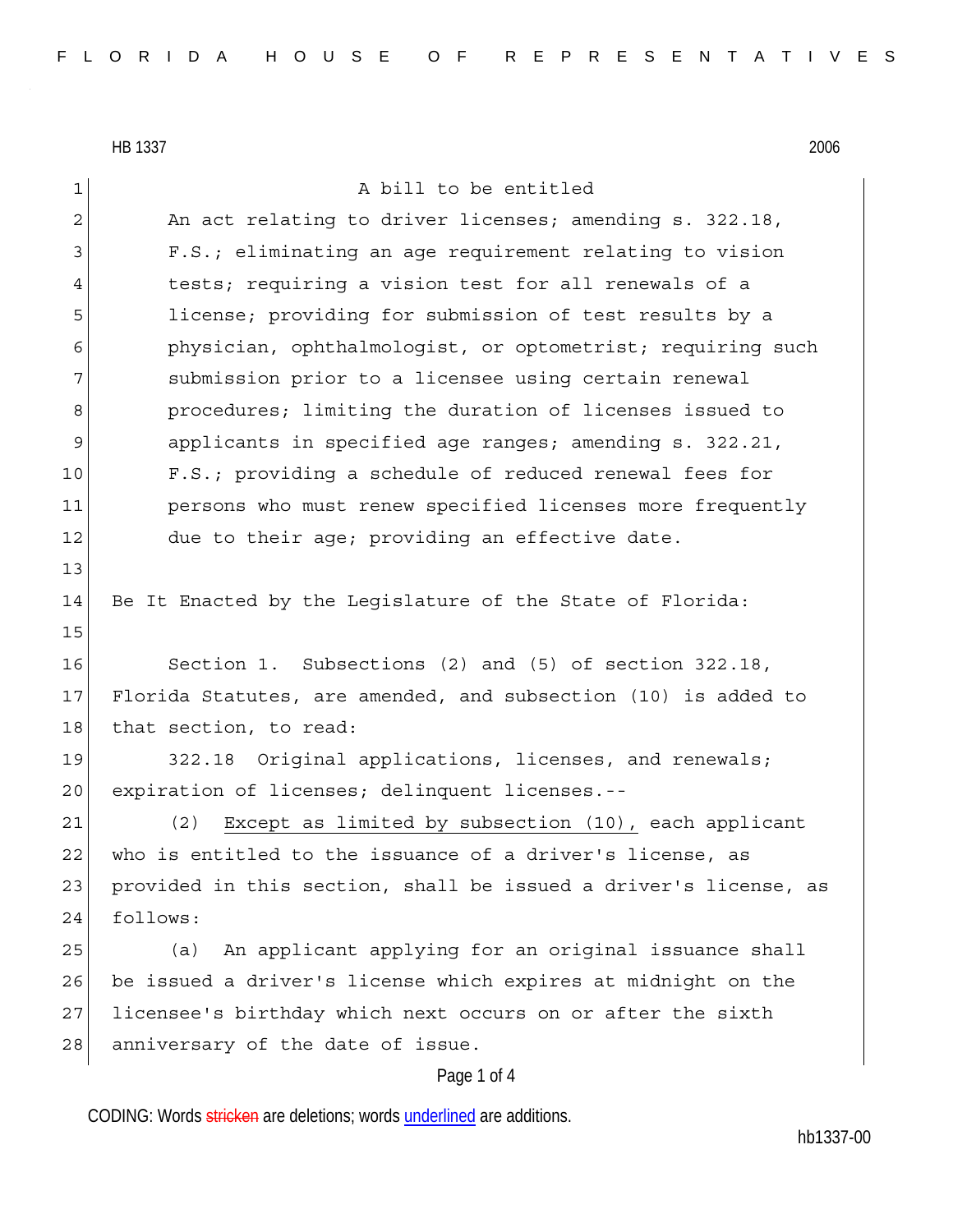HB 1337 2006

29 (b) An applicant applying for a renewal issuance or 30 renewal extension shall be issued a driver's license or renewal 31 extension sticker which expires at midnight on the licensee's 32 birthday which next occurs 4 years after the month of expiration 33 of the license being renewed, except that a driver whose driving 34 record reflects no convictions for the preceding 3 years shall 35 be issued a driver's license or renewal extension sticker which 36 expires at midnight on the licensee's birthday which next occurs 37 6 years after the month of expiration of the license being 38 renewed.

39 (c) Notwithstanding any other provision of this chapter, 40 if an applicant establishes his or her identity for a driver's 41 license using a document authorized under s. 322.08(2)(c)5., the 42 driver's license shall expire in accordance with paragraph (b). 43 After an initial showing of such documentation, he or she is 44 exempted from having to renew or obtain a duplicate in person.

45 (d) Notwithstanding any other provision of this chapter, 46 if an applicant establishes his or her identity for a driver's 47 license using a document authorized in s. 322.08(2)(c)6. or 7., 48 the driver's license shall expire 2 years after the date of 49 issuance or upon the expiration date cited on the United States 50 Department of Homeland Security documents, whichever date first 51 occurs.

52 (e) Notwithstanding any other provision of this chapter, 53 an applicant applying for an original or renewal issuance of a 54 commercial driver's license as defined in s. 322.01(7), with a 55 hazardous-materials endorsement, pursuant to s. 322.57(1)(e), 56 shall be issued a driver's license that expires at midnight on

## Page 2 of 4

CODING: Words stricken are deletions; words underlined are additions.

hb1337-00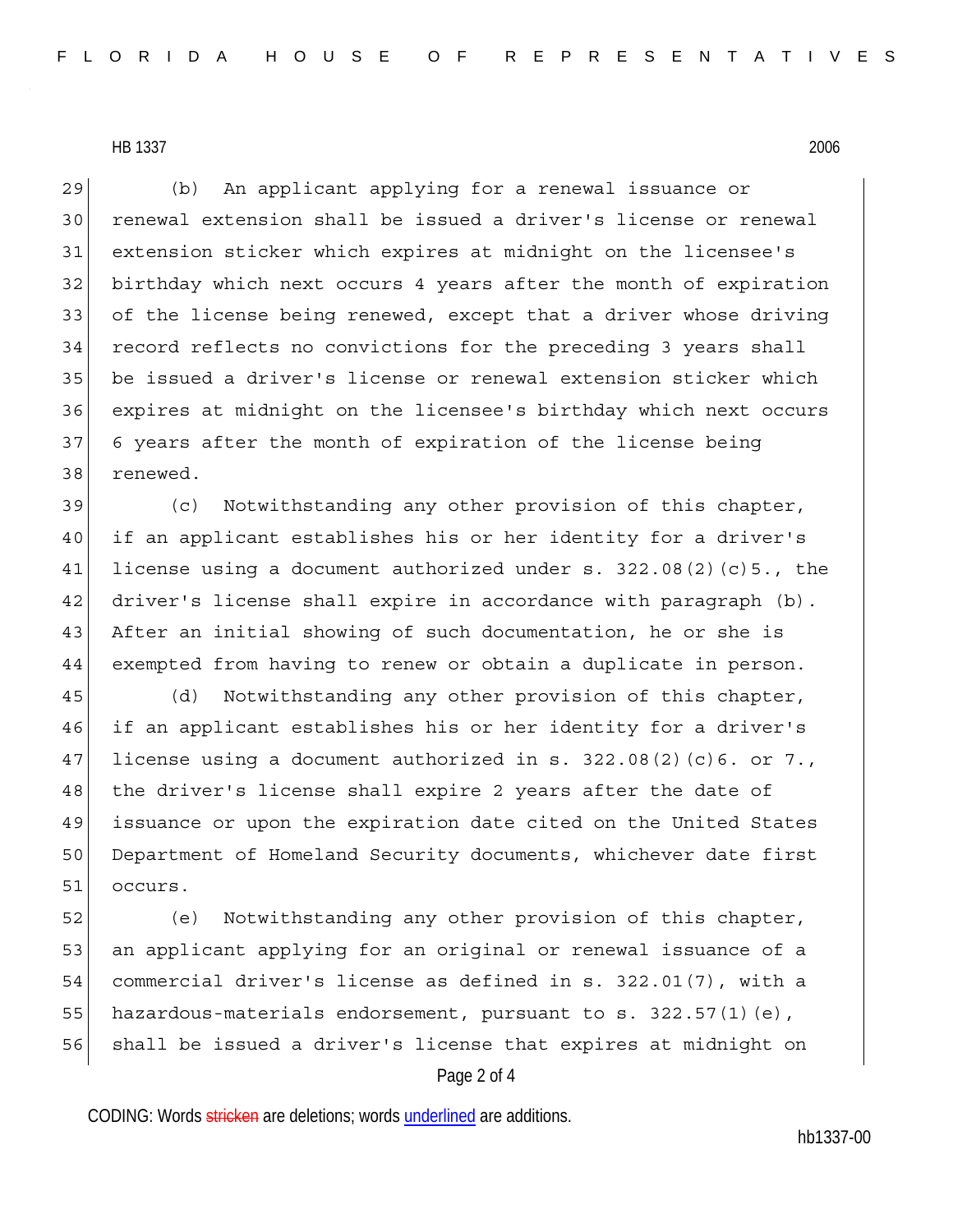| 2006 |
|------|
|      |

57 the licensee's birthday that next occurs 4 years after the month 58 of expiration of the license being issued or renewed.

59 (5) All renewal driver's licenses may be issued after the 60 applicant licensee has been determined to be eligible by the 61 department.

62 (a) A licensee who is otherwise eligible for renewal and 63 who is over 79 years of age:

64 1. Must submit to and pass a vision test administered at 65 any driver's license office; or

66 2. Must, if the licensee applies for an extension by mail 67 as provided in subsection  $(8)$ , must submit to a vision test 68 administered by a physician or ophthalmologist licensed under 69 chapter 458 or chapter 459, or an optometrist licensed under 70 chapter 463, no more than 6 months prior to the date of the 71 application for extension, must send the results of that test to 72 the department on a form obtained from the department and signed 73 by such health care practitioner, and must meet vision standards 74 that are equivalent to the standards for passing the 75 departmental vision test. The physician, ophthalmologist, or 76 optometrist may submit the results of a vision test by a 77 department-approved electronic means.

78 (b) A licensee who is over 79 years of age may not submit 79 an application for extension under subsection (8) by electronic 80 or telephonic means, unless the results of a vision test have 81 been electronically submitted in advance by the physician, 82 ophthalmologist, or optometrist.

83 (10) Notwithstanding any other provision of this chapter, 84 an applicant 70 years of age or older on the date of application

Page 3 of 4

CODING: Words stricken are deletions; words underlined are additions.